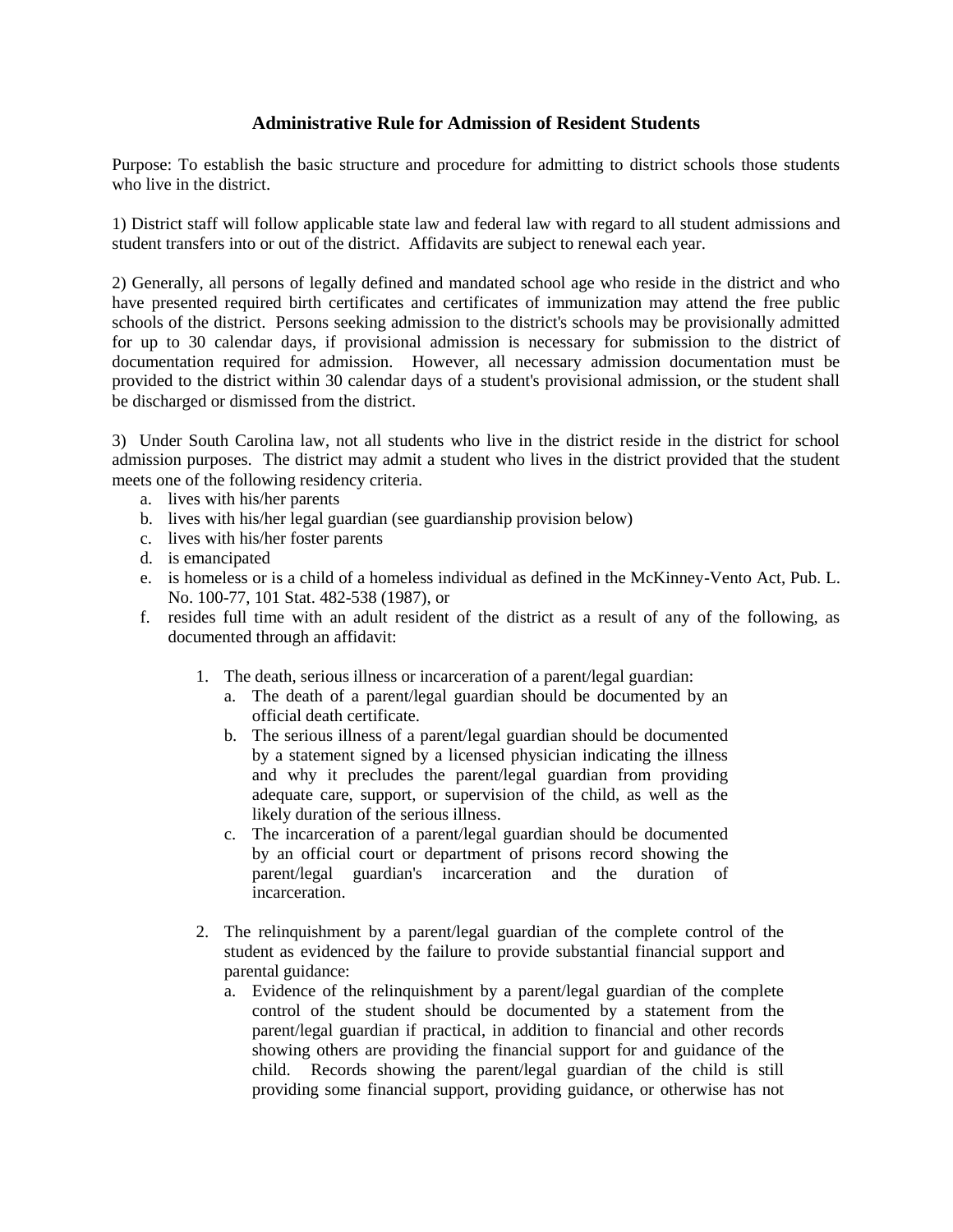relinquished complete control of the child may be relied upon in denying the student admission.

- 3. Abuse or neglect by a parent/legal guardian:
	- a. Abuse or neglect by a parent or legal guardian should be documented by court or Department of Social Services records reflecting allegations of abuse or neglect by the parent/legal guardian with respect to the child.
- 4. The physical or mental condition of a parent/legal guardian is such that he/she cannot provide adequate care and supervision of the child:
	- a. The physical or mental condition of the parent/legal guardian should be documented by a statement from a licensed physician or other appropriate health care provider indicating the physical or mental condition and why it renders the parent/legal guardian incapable of providing adequate care and suspension of the child, as well as the likely duration of the incapacity.
- 5. A parent/legal guardian's homelessness, as that term is defined by the McKinney-Vento Act:
	- a. The McKinney-Vento Act defines homeless children as "individuals who lack a fixed, regular, or adequate nighttime residence." Examples of homelessness for children include:
		- i. Children sharing housing due to economic hardship or loss of housing;
		- ii. Children living in motels, hotels, trailer parks or camp grounds due to lack of alternative accommodations;
		- iii. Children living in emergency or transitional shelters;
		- iv. Children awaiting foster care placement;
		- v. Children whose primary nighttime residence is not ordinarily used as a regular sleeping accommodations (e.g., park benches);
		- vi. Children living in cars, parks, public spaces, abandoned buildings substandard housing, bus or train stations, etc. Questions concerning whether a child is homeless under the McKinney-Vento Act may be addressed to the district's McKinney-Vento coordinator or liaison, \_\_\_\_\_\_\_\_\_\_\_\_\_\_\_\_\_, at \_\_\_\_\_\_\_\_\_\_\_\_\_\_\_\_\_\_.

(The District may ask for official documents proving the grounds for admission selected on the affidavit. In addition, the adult must attest that the student's claim of residency in the district is not primarily related to attendance at a particular school. The adult must also accept responsibility for educational decisions for the child.)

4) \*Guardianship: The district adheres to the opinion of the South Carolina Attorney General that the term "legal guardian" as used in this Rule and in Section 59-63-30(b) of the South Carolina Code of Laws means either a testamentary guardian or guardian by judicial/court appointment or order. A copy of the official court order appointing the guardian, or establishing the guardianship relationship, must be filed at the district office and the school to which the student is assigned. Although a student may be admitted provisionally for up to 30 calendar days pending the district's receipt of a court's guardianship order, proper documentation of a legal, judicially established guardianship must be received by the district within 30 calendar days of the student's provisional admission.

5) Proof of residence: In order to ensure that students are qualified for attendance under Section 59-63- 30 of the Code of Laws of South Carolina, the district may require the parent/legal guardian with whom the child resides to establish proof of residency in Beaufort County.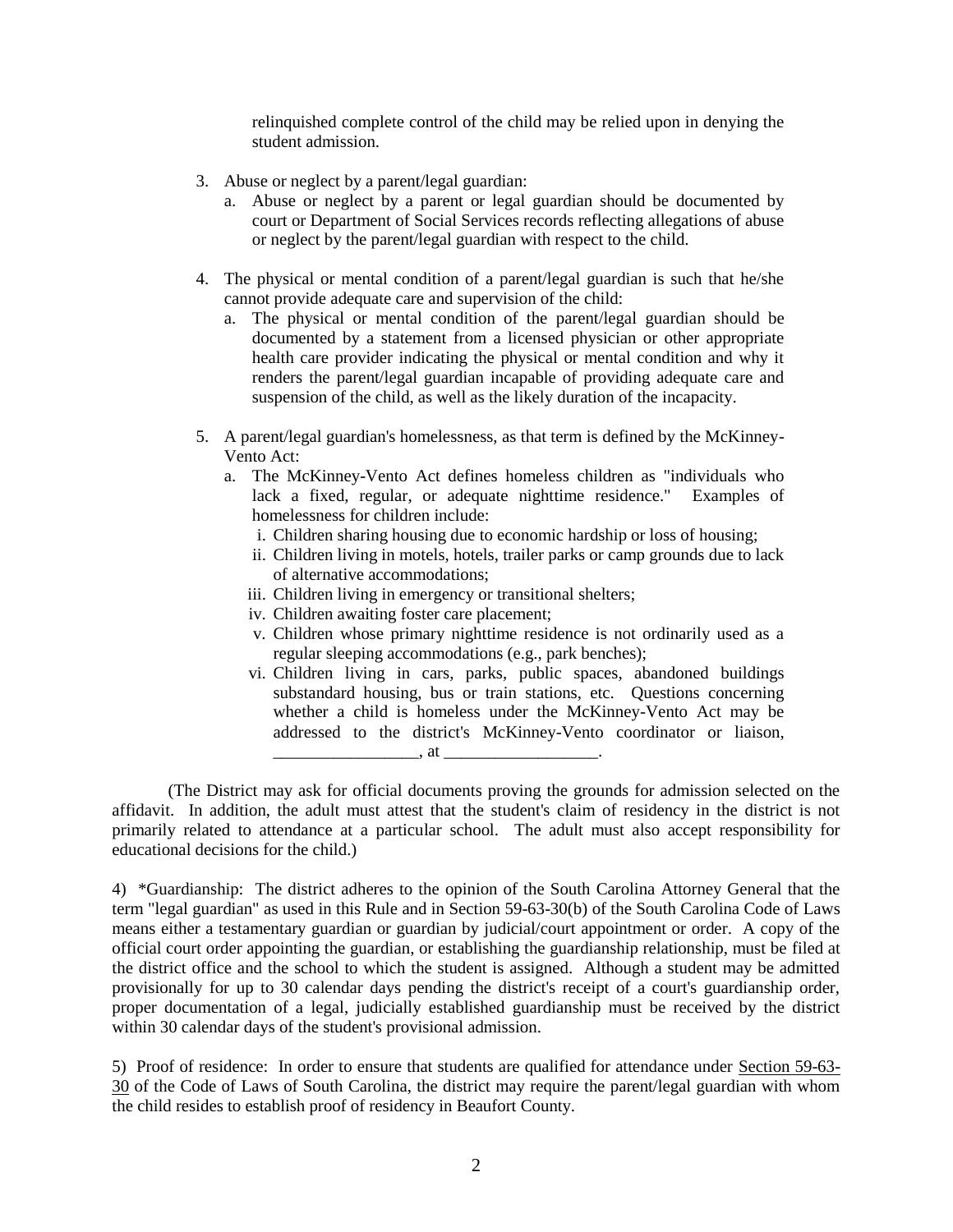Two proofs of residency are required in order for the student to attend the district's schools. Typical documents requested for this purpose are as follows.

- $\triangleright$  a copy of the parent/legal guardian's current monthly utility bill (electric, gas, water) showing his/her correct name and address.
- a copy of the parent/legal guardian's current monthly land line phone statement showing his/her correct name and address.
- $\triangleright$  a copy of the parent/legal guardian's rental lease or real estate purchase contract showing his/her correct name and address
- $\triangleright$  a copy of the parent/legal guardian's cable or satellite bill showing his/her correct name and address.
- $\triangleright$  a copy of the parent/legal guardian's rent receipt showing the address of the dwelling as well as the landlord/landlady's name, address and telephone number; statements from apartment complexes or other multiple dwellings need to be on letterhead stationary showing the appropriate information mentioned above.

The school will also request a copy of the parent/legal guardian's South Carolina driver's license as a means of verifying identity. Production of the above enumerated documents does not necessarily establish bona fide residency.

In all cases, the student must do the following.

- $\triangleright$  have maintained a satisfactory scholastic record in accordance with scholastic standards of achievement set by the board of education
- $\triangleright$  not have been guilty of violating the rules of conduct and behavior that must be met by all students as a condition to the right to attend the public schools of the district as set by the board of education.

The district will not deny admission to any student on the basis of race, religion, color, creed, gender, national origin, or disability.